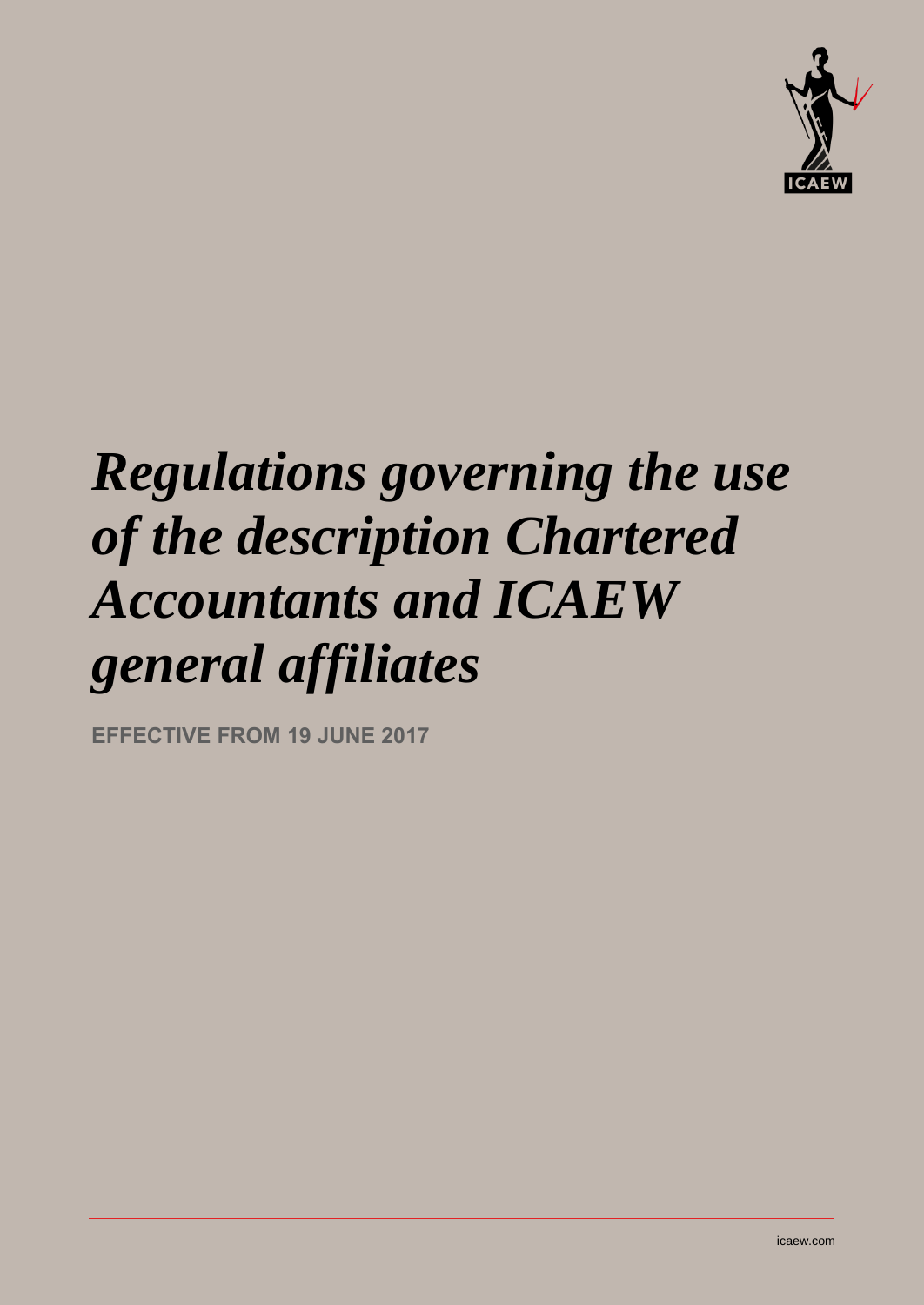**1.** These regulations were made by the Council under Clauses 12A and 16 of the Supplemental Charter and Bye-law 55 on the fifth day of April 2000 and came into effect on the first day of May 2000 (please refer to reference 2 below).

### **Interpretation**

- **2.** The Interpretation Act 1978 applies to these regulations in the same way as it applies to an enactment.
- **3.** In these regulations, unless the context otherwise requires:
	- a) words importing the masculine gender include the feminine and neuter; and
	- b) words importing the neuter gender include both the masculine and the feminine.

#### **Definitions of 'Chartered Accountant' and 'member firm'**

**4.** In these regulations the term *[Chartered Accountant](http://www.icaew.com/en/membership/regulations-standards-and-guidance/practice-management/use-of-chartered-accountant-definitions)* means a member of the Institute of Chartered Accountants in England and Wales (*ICAEW*) or a member of one of the following bodies:

The Institute of Chartered Accountants of Scotland; The Institute of Chartered Accountants in Ireland; The Institute of Chartered Accountants in Australia; The Canadian Institute of Chartered Accountants; The South African Institute of Chartered Accountants; The Institute of Chartered Accountants of Zimbabwe; The Institute of Chartered Accountants of New Zealand.

- **5**. *[Member Firm](http://www.icaew.com/en/membership/regulations-standards-and-guidance/practice-management/use-of-chartered-accountant-definitions)* shall mean:
	- a. a member of *ICAEW* engaged in public practice as a sole practitioner; or
	- b. a partnership engaged in public practice of which more than 50 per cent of the rights to vote on all, or substantially all, matters of substance at meetings of the partnership are held by *Chartered Accountants* or by another *member firm(s);* or
	- c. a limited liability partnership engaged in public practice of which more than 50 per cent of the rights to vote on all, or substantially all, matters of substance at meetings of the partnership are held by *Chartered Accountants* or by another *member firm(s)*; or
	- d. any body corporate (other than a limited liability partnership) engaged in public practice of which:

(i) 50 per cent or more of the directors are *Chartered Accountants* or another *member firm(s)*; and

(ii) more than 50 per cent of the nominal value of the voting shares is held by *Chartered Accountants* or by another *member firm(s)*; and

(iii) more than 50 per cent of the aggregate in nominal value of the voting and nonvoting shares is held by *Chartered Accountants* or by another *member firm(s);* and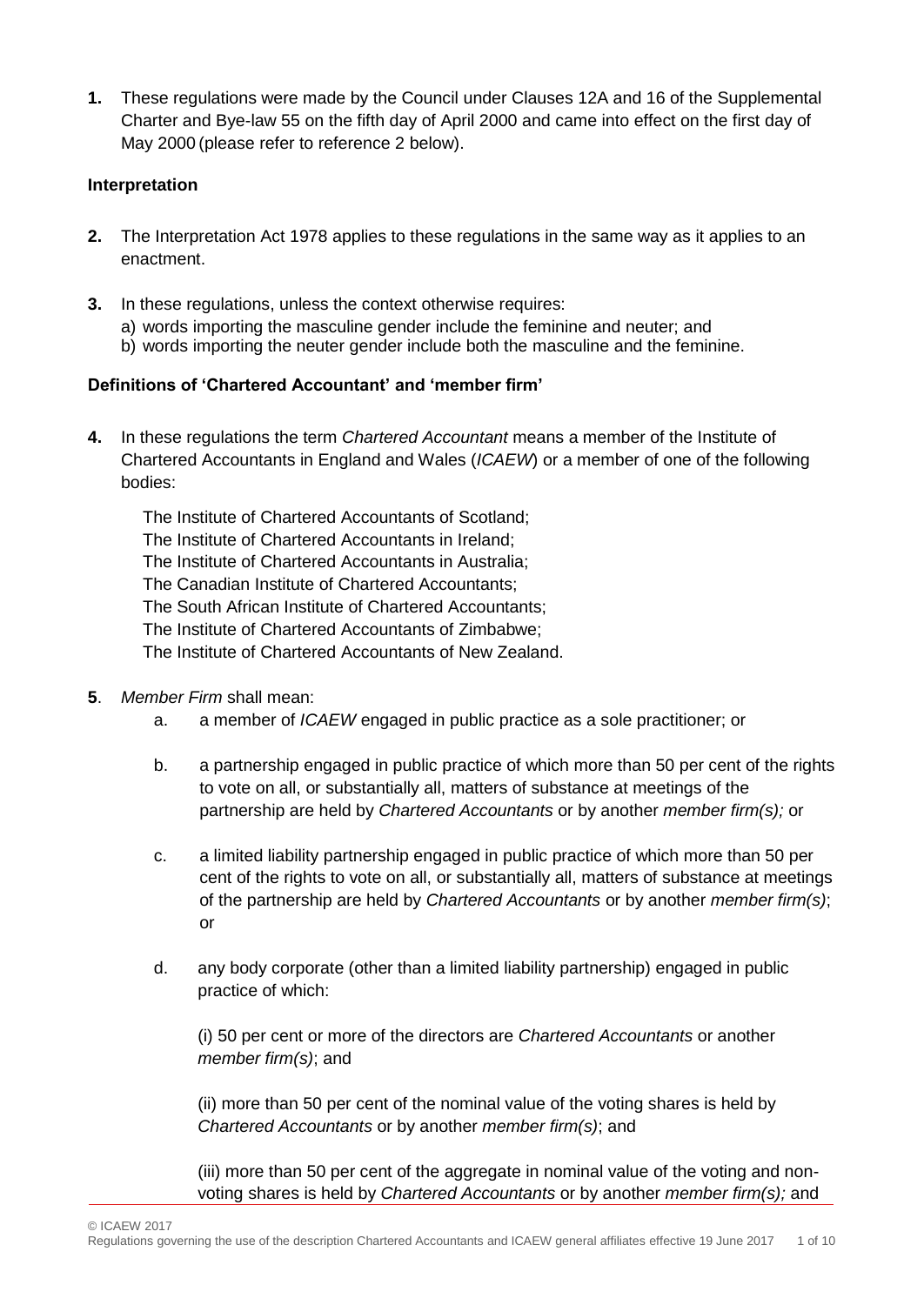provided that in the case of a firm that is a parent entity, more than 50% of the income of the group is derived from public practice and, in the case of a firm that is a subsidiary entity, more than 50% of the income of the group is derived from public practice and the subsidiary entity is engaged in public practice.

**6.** Where a firm or *[member firm](http://www.icaew.com/en/membership/regulations-standards-and-guidance/practice-management/use-of-chartered-accountant-definitions)* is a partner, member, director or shareholder of a firm using the description [Chartered Accountants](http://www.icaew.com/en/membership/regulations-standards-and-guidance/practice-management/use-of-chartered-accountant-definitions) under these regulations, then its interests at meetings of partners, members, directors or shareholders must be represented by an individual who is a *[Chartered Accountant.](http://www.icaew.com/en/membership/regulations-standards-and-guidance/practice-management/use-of-chartered-accountant-definitions)*

#### **Dispensations**

- **7.** In the case of a firm which does not satisfy the criteria set out in Regulation 5:
	- a. it shall be allowed to describe itself either wholly or in part as Chartered Accountants notwithstanding the provisions of these regulations should the ICAEW Regulatory Board, in its absolute discretion, so decide;
	- b. such allowance may be granted on such terms and conditions as the ICAEW Regulatory Board considers appropriate;
	- c. if a firm is allowed to describe itself as [Chartered Accountants](http://www.icaew.com/en/membership/regulations-standards-and-guidance/practice-management/use-of-chartered-accountant-definitions) either wholly or in part by the operation of this regulation the ICAEW Regulatory Board may revoke for cause the allowance previously granted;
	- d. the ICAEW Regulatory Board may give guidance as to the circumstances when it is likely to grant or refuse a request under this regulation; and
	- e. the ICAEW Regulatory Board may delegate its discretion under this regulation.
- **8.** A firm may apply for a review of a decision made in accordance with Regulation 7 within 14 days of being served with a copy of the decision. The firm shall set out in its application its reasons for requesting a review and may submit new evidence in support of the application.
- **9.** Following receipt of an application in accordance with Regulation 8, *ICAEW* shall arrange for a review of the application by *ICAEW's* chief operating officer as soon as reasonably practicable. The chief operating officer will consider the matter afresh having regard to any guidance that has been issued by the ICAEW Regulatory Board on the exercise of discretion in accordance with Regulation 7. The decision of the chief operating officer on the application will be final.
- **10.** A firm applying for a dispensation in accordance with Regulation 7 shall pay such fees on application as may be determined from time to time by the ICAEW Regulatory Board. Such fees shall not be refunded if the application is declined.
- **11.** A firm applying for a review of a decision made under Regulation 7 shall pay such fees on application as may be determined by the ICAEW Regulatory Board from time to time. Such fees shall be refunded if the application is successful.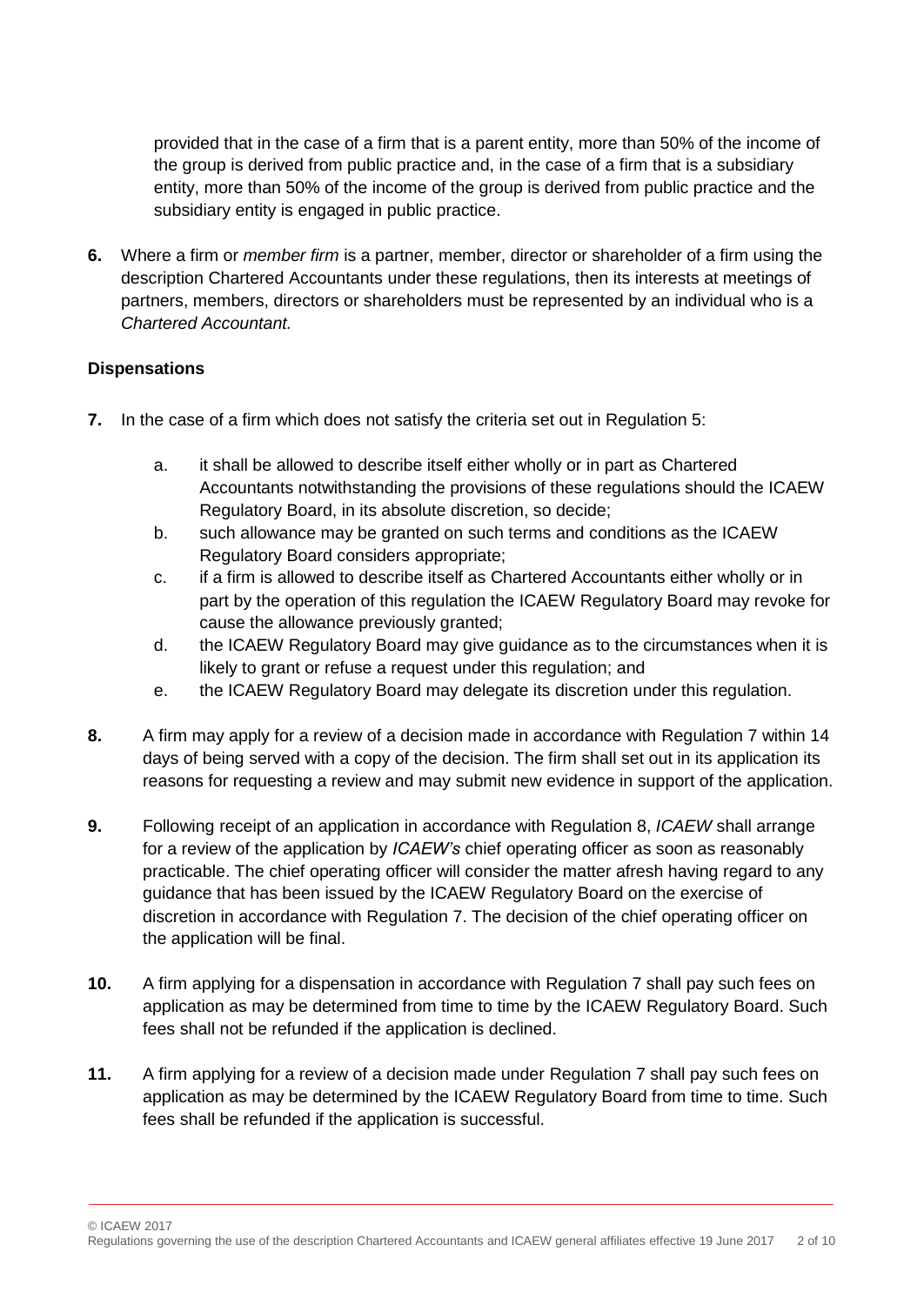- **12.** A *[member firm](http://www.icaew.com/en/membership/regulations-standards-and-guidance/practice-management/use-of-chartered-accountant-definitions)* which engages in public practice is entitled to describe itself as Chartered Accountants provided that any partner, member (in the case of a limited liability partnership) or director (in the case of a company) who is not a *[Chartered Accountant](http://www.icaew.com/en/membership/regulations-standards-and-guidance/practice-management/use-of-chartered-accountant-definitions)* or a *[member firm](http://www.icaew.com/en/membership/regulations-standards-and-guidance/practice-management/use-of-chartered-accountant-definitions)* must:
	- a. hold affiliate status with *ICAEW* under its Designated Professional Body (Investment Business) Handbook, Licensed Practice Handbook, Audit Regulations, Local Audit Regulations, Probate Regulations or Insolvency Licensing Regulations;
	- b. hold affiliate status with *ICAEW* under these regulations;
	- c. be registered for audit work by *ICAEW*;
	- d. be registered for local audit work by *ICAEW*;
	- e. be accredited for probate work by *ICAEW*;
	- f. be licensed by *ICAEW* under its Designated Professional Body arrangements; or
	- g. be licensed by *ICAEW* under its Licensed Practice Handbook.
- **13.** If the requirements of Regulation 12 are not met during a period of up to 3 months, a firm will be entitled to continue to use the description Chartered Accountants during that period if it can demonstrate its intentions to meet the requirements.
- **14.** If a firm has previously been entitled to describe itself as Chartered Accountants but it no longer meets the requirements of Regulation 5, it shall be entitled to continue to use the description for a maximum of 3 months provided that it applies, as soon as reasonably practicable and in any event within 14 days of the change to its circumstances, for a dispensation in accordance with Regulation 7.

# **General affiliate status**

- **15.** An applicant for recognition as a general affiliate under these regulations shall submit an application in the form required by *ICAEW*.
- **16.** A person recognised as a general affiliate shall not have any right or entitlement under *ICAEW*'s Royal Charter, bye-laws and regulations save as expressly conferred by these regulations and in particular, shall have no right to use the designatory letters ACA or FCA.
- **17.** A general affiliate who makes any representation that he has any right or entitlement other than as conferred on him by these regulations shall render himself liable to disciplinary action.
- **18.** The Disciplinary Bye-laws shall apply to a complaint against a general affiliate or a firm allowed to use either wholly or in part the description Chartered Accountants under Regulation 7 as they apply to complaints against members, or [member firms](http://www.icaew.com/en/membership/regulations-standards-and-guidance/practice-management/use-of-chartered-accountant-definitions) and without prejudice to the generality of the foregoing the term defendant shall be read and construed as including a general affiliate or such a firm.
- **19.** Where a formal complaint against a general affiliate is found proved in whole or in part a tribunal may make against him such one or more of the following orders as it considers appropriate having regard to his past disciplinary record, its view as to the nature and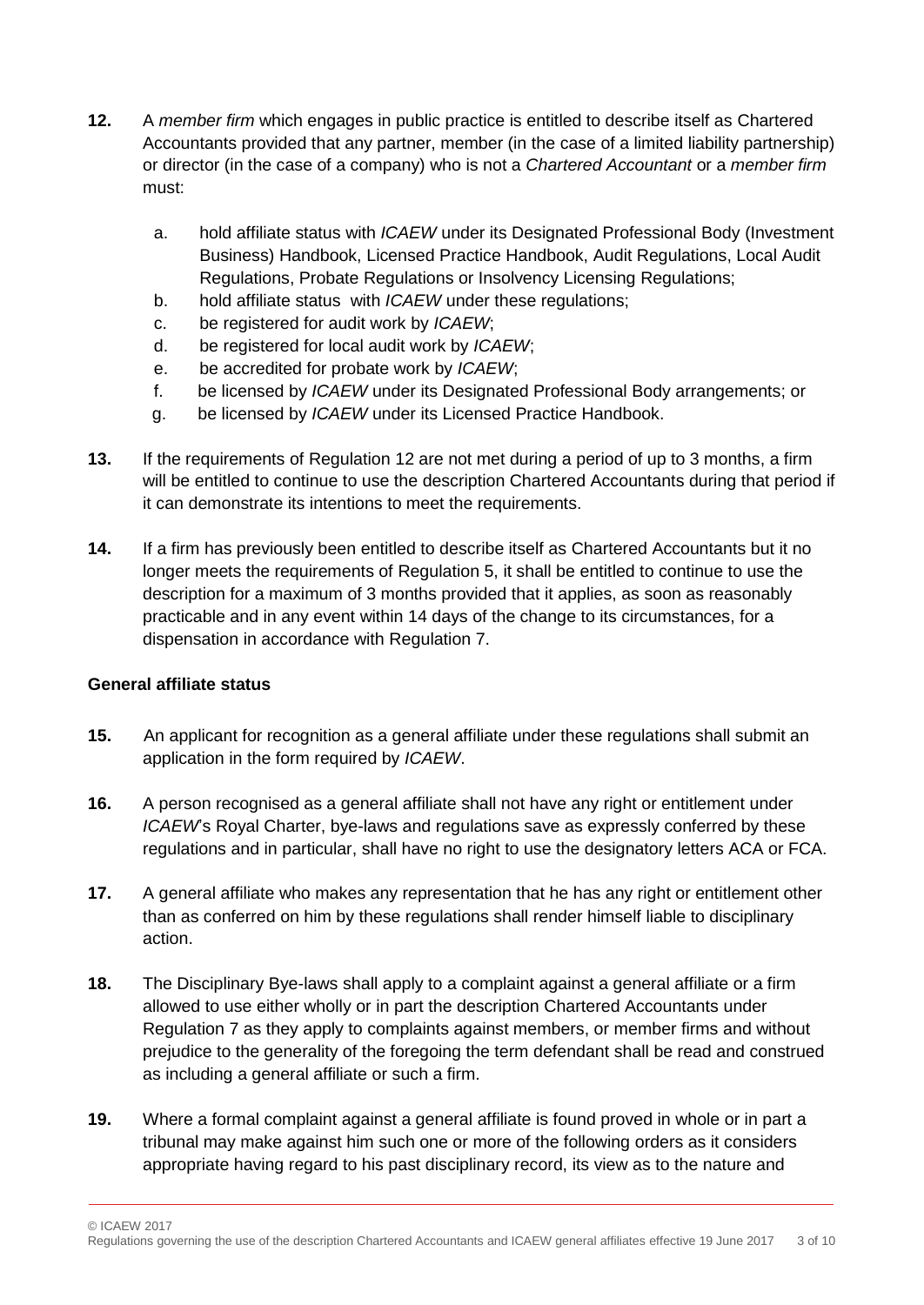seriousness of the formal complaint (so far as proved); and any other circumstances which the tribunal considers relevant:

- a. that he cease to be a general affiliate;
- b. that he be reprimanded;
- c. that he be severely reprimanded;
- d. that he be fined a specified sum; or
- e. that he pay the whole or part of the costs incurred by *ICAEW* in investigating a complaint and bringing disciplinary proceedings in respect of any complaint found proved.
- **20.** In addition to making an order against a general affiliate a tribunal shall be entitled to order that a *[member firm](http://www.icaew.com/en/membership/regulations-standards-and-guidance/practice-management/use-of-chartered-accountant-definitions)* cease to be entitled to describe itself as Chartered Accountants for so long as the person concerned remains a partner in or a member, (in the case of a limited liability partnership) or director (in the case of a company) of the *[member firm](http://www.icaew.com/en/membership/regulations-standards-and-guidance/practice-management/use-of-chartered-accountant-definitions)*.
- **21.** The ICAEW Regulatory Board shall be responsible for determining applications for general affiliate status. Such status may be granted if it is satisfied that:
	- a. the applicant is a partner, or has been offered a partnership, in a *[member firm](http://www.icaew.com/en/membership/regulations-standards-and-guidance/practice-management/use-of-chartered-accountant-definitions)*;
	- b. the applicant is a member, (in the case of a limited liability partnership) or director (in the case of a company) or has been offered the position of a member or director (as appropriate) in a *[member firm](http://www.icaew.com/en/membership/regulations-standards-and-guidance/practice-management/use-of-chartered-accountant-definitions)*;
	- c. the applicant is a fit and proper person to be granted general affiliate status and is certified to be such by at least two other members. Without prejudice to the generality of the foregoing the following shall be regarded as events giving rise to a presumption that an applicant is not fit and proper and therefore unsuitable to be granted general affiliate status:
		- i. that he is or has been bankrupt or entered into an individual voluntary arrangement or has been subject to a debt relief order;
		- ii. that he has, individually or as a partner, made an assignment by reason of insolvency of some or all of his assets for the benefit of his creditors;
		- iii. that he has made any arrangement or entered into a composition with his creditors to satisfy his debts, whether by resolution of his creditors or court order or under any deed or other document by reason of insolvency;
		- iv. that he is or was a partner in a firm which:
			- a. has had or had a winding-up order made against it on grounds of insolvency; or
			- b. has made a proposal to enter into a voluntary arrangement on grounds of insolvency, or which entered into such a voluntary arrangement; or
			- c. is or was in administration or had an administration order made against it on grounds of insolvency; or
			- d. has had or had a receiver appointed by a creditor or by a court on the application of a creditor;
		- v. that he is or was a member of a limited liability partnership or director of a company which:
			- a. has been the subject of an effective resolution passed by the shareholders (or in the case of a limited liability partnership, by its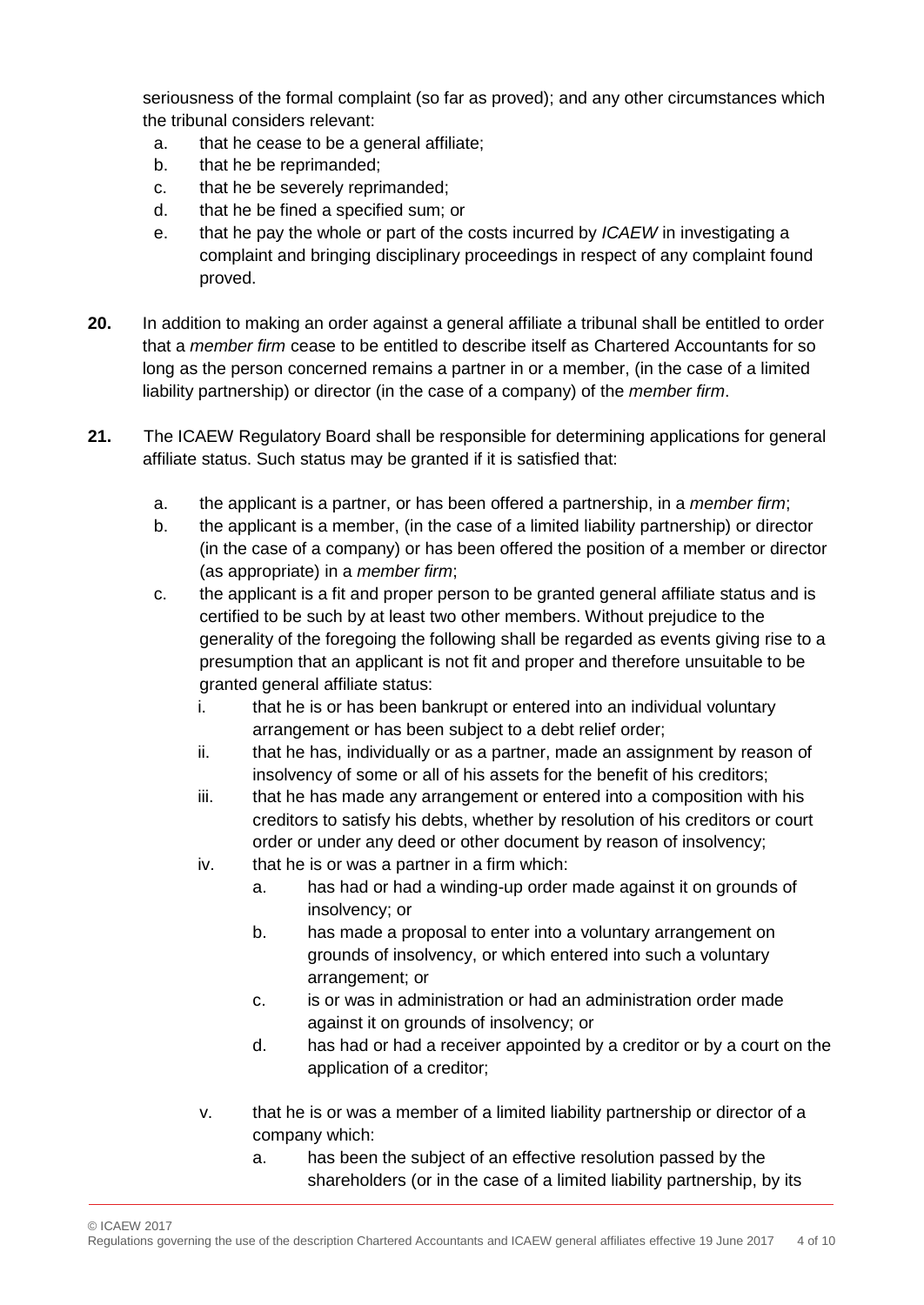members) for it to be wound up or which has had or had a winding-up order made against it on grounds of insolvency; or

- b. has made a proposal to enter into a voluntary arrangement on grounds of insolvency, or which entered into such a voluntary arrangement; or
- c. is or was in administration or had an administration order made against it on grounds of insolvency; or
- d. has had or had a receiver appointed by a creditor or by a court on the application of a creditor;
- vi. that he has had an adverse finding of a disciplinary nature made against him by any professional or regulatory body;
- vii. that he has been removed on the ground of misconduct from the office of liquidator, trustee, receiver, receiver and manager, administrative receiver, administrator or supervisor of a voluntary arrangement;
- viii. that he has been the subject of a disqualification order or has given a disqualification undertaking under the Company Directors Disqualification Act 1986 or under the Insolvency Act 1985 or 1986;
- ix. that he has been found to have knowingly and wilfully in relation to the conduct of insolvency as an office holder or potential office holder infringed the requirements of the Companies Act 1985 or the Insolvency Act 1986, or the Bankruptcy (Scotland) Act 2016 or any equivalent predecessor legislation, and/or any subordinate legislation including any rules, regulations or orders, as from time-to-time re-enacted or amended and equivalent legislation in Northern Ireland (i.e. the Insolvency (Northern Ireland) Order 1989 and its subordinate legislation);
- x. that he has pleaded guilty to or been found guilty of any indictable offence in England and Wales or to any comparable offence elsewhere;
- d. the applicant has completed a form of undertaking in the form required by *ICAEW*;
- e. the applicant (except in the case of an applicant who is not an individual) is able to demonstrate appropriate and relevant experience of accountancy or of a related discipline or has one or more of the following qualifications:
	- i. membership of the Association of Chartered Certified Accountants;
	- ii. membership of the Chartered Institute of Management Accountants;
	- iii. membership of the Chartered Institute of Public Finance and Accountancy;
	- iv. membership of the Chartered Institute of Taxation;
	- v. membership of the Institute of Management Consultants; or
	- vi. membership of the Association of Accounting Technicians.
- **22.** Sub-paragraph (e) of Regulation 21 shall not apply to an applicant for general affiliate status who is a director of a *[member firm](http://www.icaew.com/en/membership/regulations-standards-and-guidance/practice-management/use-of-chartered-accountant-definitions)* engaged in public practice which has been incorporated in the Isle of Man or Singapore and which has only two directors, provided that one director is a *[Chartered Accountant](http://www.icaew.com/en/membership/regulations-standards-and-guidance/practice-management/use-of-chartered-accountant-definitions)* and holds more than 50 per cent of the voting rights in the board of directors, committee or other management body. For the avoidance of doubt all other requirements of these regulations apply to Isle of Man and Singapore incorporated bodies in the same way as they apply to bodies incorporated elsewhere.
- **23.** A general affiliate shall pay such annual subscription as the Council may determine from time-to-time.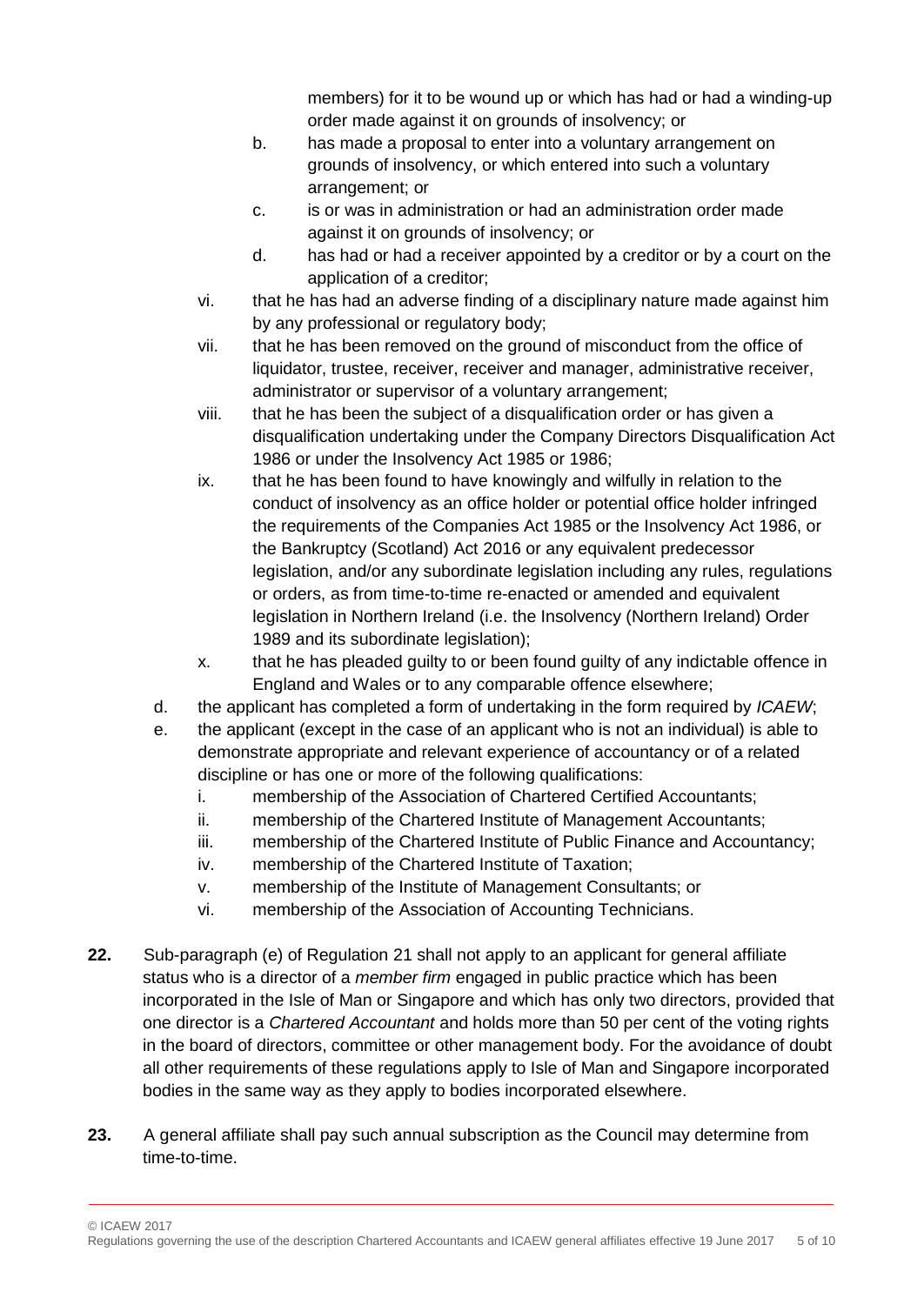- **24.** The ICAEW Regulatory Board may impose restrictions or conditions at the time of the grant of general affiliate status, or at any time thereafter, if it considers it appropriate to do so.
- **25.** The ICAEW Regulatory Board may at any time withdraw general affiliate status from an individual if:
	- a. it considers that he is no longer a fit and proper person;
	- b. he has ceased to be engaged, or to be entitled to engage in accountancy or a discipline relevant to the profession of accountancy;
	- c. the *[member firm](http://www.icaew.com/en/membership/regulations-standards-and-guidance/practice-management/use-of-chartered-accountant-definitions)* of which he is a partner, member or director (as appropriate) has ceased to be a *[member firm](http://www.icaew.com/en/membership/regulations-standards-and-guidance/practice-management/use-of-chartered-accountant-definitions)*;
	- d. he has ceased to be a partner, member or director (as appropriate) in the *[member](http://www.icaew.com/en/membership/regulations-standards-and-guidance/practice-management/use-of-chartered-accountant-definitions)  [firm](http://www.icaew.com/en/membership/regulations-standards-and-guidance/practice-management/use-of-chartered-accountant-definitions)* to which his affiliate status related;
	- e. he has failed to comply with any restriction or condition imposed on him with the authority of *ICAEW*;
	- f. he has failed to pay the annual subscription within 30 days of the due date;
	- g. he has breached or not complied with any applicable requirement of the Royal Charter, Supplemental Charter, bye-laws or regulations of *ICAEW*;
	- h. it is satisfied that any information provided in support of an application for general affiliate status was false or misleading whether or not knowingly so.
- **26.** A general affiliate may tender his resignation by notice in writing to *ICAEW* and on its acceptance by the ICAEW Regulatory Board, but not until then, he shall cease to be a general affiliate.
- **27.** A general affiliate or an applicant for general affiliate status must provide details in writing within 14 days of any change to information provided by him in an application for general affiliate status.
- **28.** An applicant for general affiliate status or a general affiliate may apply for a review of the following decisions made under these regulations:
	- a) a refusal to grant general affiliate status in accordance with Regulation 21;
	- b) the imposition of conditions or restrictions on the grant or holding of general affiliate status under Regulation 24; or
	- c) the withdrawal of general affiliate status under Regulation 25.
- **29.** An applicant for general affiliate status or a general affiliate must apply for a review in writing within 14 days of being served with notice of the relevant decision. In such cases the decision to impose conditions or restrictions on the holding of general affiliate status, or to withdraw general affiliate status, will not take effect until such time as it has been confirmed following the review process set out in Regulation 30.
- **30.** On receipt of the application *ICAEW* shall arrange for a review of the decision by *ICAEW'*s chief operating officer as soon as reasonably practicable. The chief operating officer will consider the matter afresh and may consider any new evidence put forward by the applicant. The decision of the chief operating officer will be final.

# **ICAEW Regulatory Board's powers**

**31.** These regulations may be amended from time to time or repealed by the ICAEW Regulatory Board.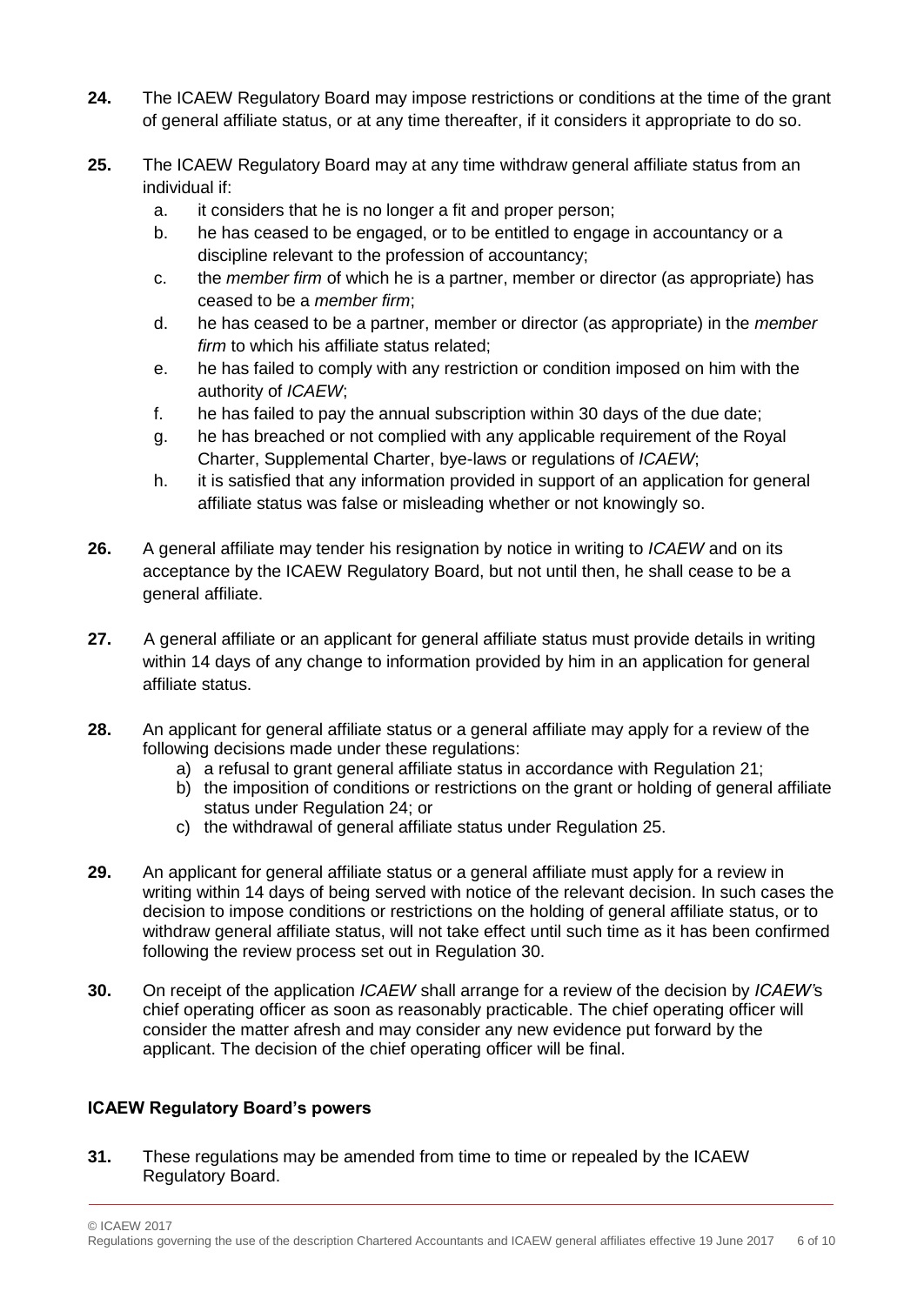**32.** The ICAEW Regulatory Board may delegate to any member of *ICAEW'*s staff, or to any *ICAEW* committee or sub-committee, its powers to take decisions under these regulations other than the power to amend or repeal them.

#### **Notices and service**

- **33.** Any notice or other document required to be served under these regulations may be delivered by hand, or sent by email, fax or post:
	- a if it is delivered by hand to the addressee, service will take effect immediately;
	- b if sent by email, it will be sent to the most recent email address given by the addressee and service will take effect immediately;
	- c if sent by fax, it will be sent to the most recent fax number given by the addressee and service will take effect immediately; or
	- d if sent by post, it will be sent to the latest address given by the addressee and service will take effect two days after posting.
- **34.** Any notice or other document required to be served on *ICAEW* under these regulations shall be sent to the Head of the Regulatory Practice Group, ICAEW, Metropolitan House, 321 Avebury Boulevard, Milton Keynes, MK9 2FZ.

#### **Transitional provisions**

- **35.** The regulations made by the Council on 2 October 1991 and subsequently amended and entitled Regulations Governing the Use of the Description Chartered Accountants (the 1991 Regulations) shall cease to have effect save to the extent necessary for any disciplinary purpose from the date that these regulations take effect.
- **36.** These regulations shall not affect the validity of any dispensation previously granted to a *[member firm](http://www.icaew.com/en/membership/regulations-standards-and-guidance/practice-management/use-of-chartered-accountant-definitions)* under the authority given by the Council on 3 December 1997 (allowing a lesser percentage than 50 per cent of *[Chartered Accountant](http://www.icaew.com/en/membership/regulations-standards-and-guidance/practice-management/use-of-chartered-accountant-definitions)* directors), subject to such a firm otherwise complying fully with these regulations.
- **37.** These regulations shall apply to any person who immediately prior to these regulations taking effect was an affiliate by virtue of the 1991 regulations and who shall while he is subject to these regulations be referred to as a general affiliate.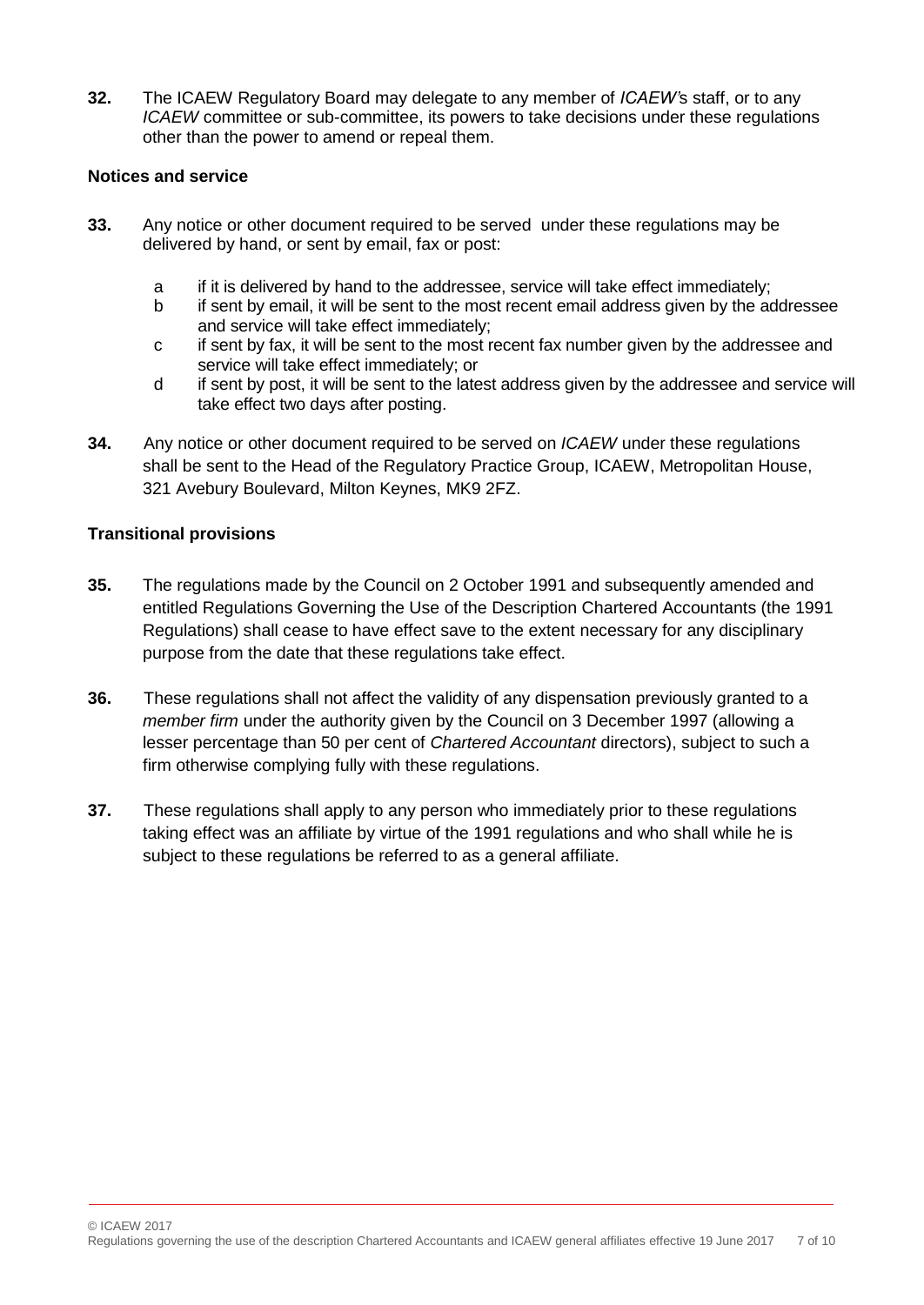# **ANNEX – GUIDANCE ON THE EXERCISE OF DISCRETION IN GRANTING DISPENSATIONS**

- 1. If a firm does not meet the definition of a 'member firm' as set out in Regulation 5, but wishes to use the description 'Chartered Accountants' it may apply for a dispensation in accordance with Regulation 7.
- 2. Dispensations will be granted at the sole discretion of the ICAEW Regulatory Board or at the discretion of persons to whom it has delegated authority to exercise its powers under these regulations. In deciding whether to grant a dispensation the ICAEW Regulatory Board will consider whether the 'accountancy or reserved services' provided by the firm are under the direction and control of 'Chartered Accountants' as defined in Regulation 4.
- 3. For guidance on services considered by ICAEW to be accountancy or reserved services see paragraph 14 and Annex 1 of the ICAEW Statement on engaging in public practice (1 January 2017).
- 4. The decision on whether to grant a dispensation will be based on the specific circumstances of the firm.
	- 4.1 The following is a list of factors which the ICAEW Regulatory Board, or persons acting on its behalf, **shall** consider in determining whether the accountancy or reserved services carried on by the firm are under the direction and control of Chartered Accountants:
		- a. the extent to which Chartered Accountants either conduct, or actively supervise the conduct of, accountancy or reserved services by the firm.

If Chartered Accountants do not have day-to-day conduct of accountancy or reserved services at the firm (due, for example, to the firm's departmental structure or the location of its offices) it is likely that the firm will need to demonstrate how those persons conducting accountancy or reserved services are supervised by Chartered Accountants and held accountable for their work.

In particular, if the firm provides high volume, standardised accountancy and/or reserved services to clients, it is likely that the firm will need to demonstrate the systems in place to ensure that Chartered Accountants control the quality of accountancy or reserved services conducted by the firm.

- b. the extent to which non-Chartered Accountants may influence, or have the potential to influence, the conduct of accountancy or reserved services.
- c. the extent to which Chartered Accountants control, in relation to the accountancy or reserved services carried out by the firm, the firm's:
	- i. risk management and compliance systems; and
	- ii. indemnification arrangements e.g. claims management, levels of cover and any arrangements for self-insurance.
- d. the proportion of principals at the firm who are Chartered Accountants.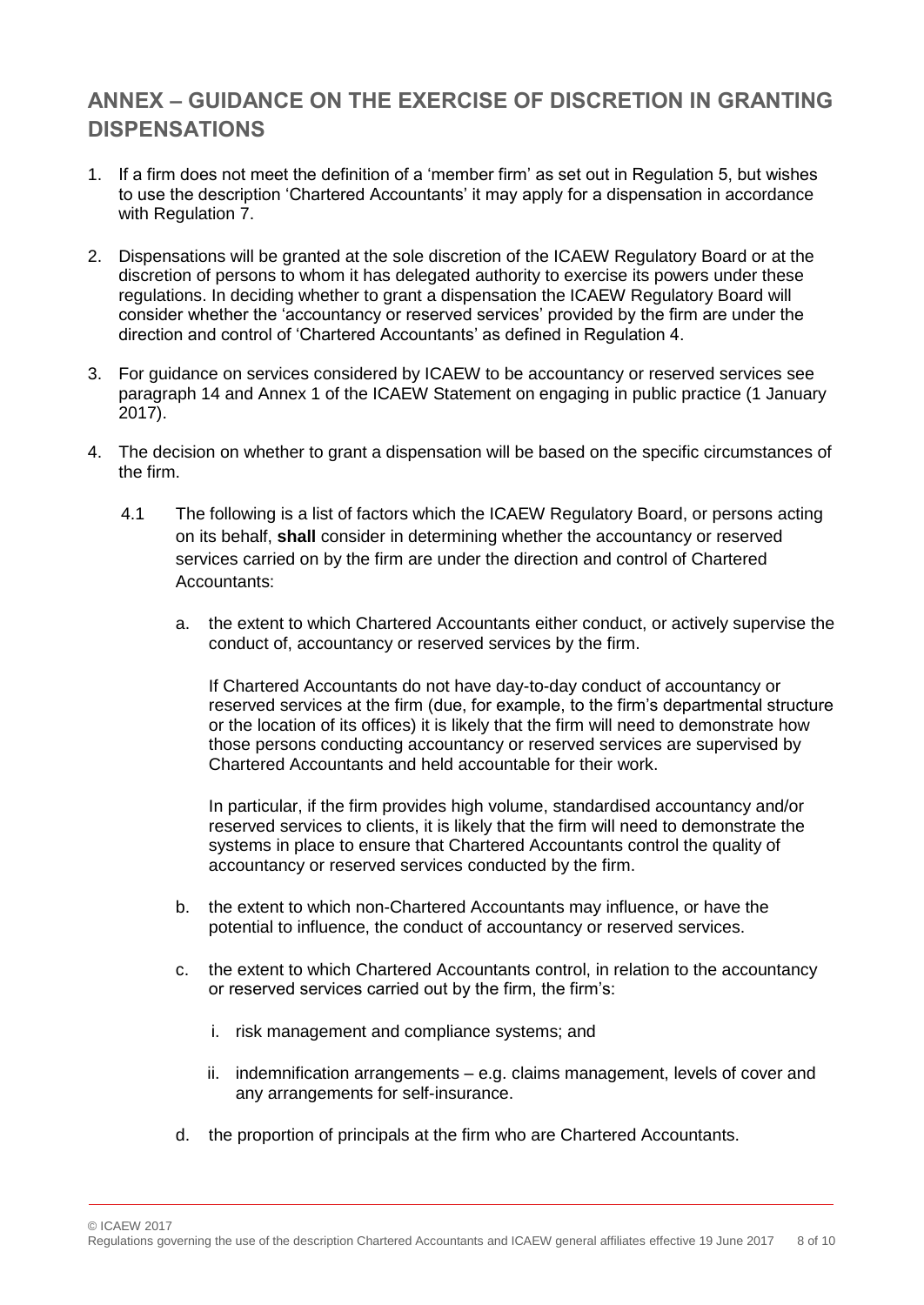- 4.2 The following is a non-exhaustive list of factors which the ICAEW Regulatory Board, or those acting on its behalf, **may** consider in determining whether the accountancy or reserved services carried on by the firm are under the direction and control of Chartered Accountants:
	- a. the collective weight of the voting rights in the firm held by Chartered Accountants;
	- b. if the firm has a management board which directs its affairs, the proportion of members on that board who are Chartered Accountants;
	- c. if the firm has corporate principals, whether those principals are member firms or firms which are authorised by ICAEW to conduct regulated audit, local audit or probate work, or licensed under ICAEW's Designated Professional Body arrangements or the Licensed Practice Handbook;
	- d. if accountancy or reserved services are delivered through one or more separate business units, departments or divisions at the firm, whether and/or the extent to which Chartered Accountants are in control of those business units, departments or divisions;
	- e. the extent to which Chartered Accountants control the firm's business development strategy in relation to the accountancy or reserved services – i.e. the types of services that are provided and the types of clients that are accepted and retained;
	- f. the extent to which Chartered Accountants are involved in decisions concerning the firm's business systems relating to the delivery of accountancy or reserved services – e.g. its Finance, HR and IT functions;
	- g. whether the firm is authorised by ICAEW to conduct regulated audit, local audit or probate work, or licensed under ICAEW's Designated Professional Body arrangements or the Licensed Practice Handbook; and/or
	- h. whether the firm is an authorised training employer (ATE).
- 4.3 In the case of a group structure, the factors which the ICAEW Regulatory Board, or those acting on its behalf, **may** consider include:
	- a. in the case of a parent entity, the proportion of principals who are Chartered Accountants, member firms or firms which are authorised by ICAEW to conduct regulated audit, local audit or probate work, or licensed under ICAEW's Designated Professional Body arrangements or the Licensed Practice Handbook.
	- b. if accountancy or reserved services are delivered through one or more subsidiary entities in the group, whether and/or the extent to which Chartered Accountants are in control of the accountancy or reserved services conducted by those subsidiaries.

# **The grant of a dispensation**

5. If a firm is permitted to use the description under these arrangements, that permission may be granted on such terms as the ICAEW Regulatory Board (or persons acting on its behalf) consider appropriate. These may include a requirement to notify ICAEW of any change in the principals or the shareholders of the firm, or in those directing or controlling the delivery of accountancy or reserved services. ICAEW may review the continued grant of the permission in the light of the new information.